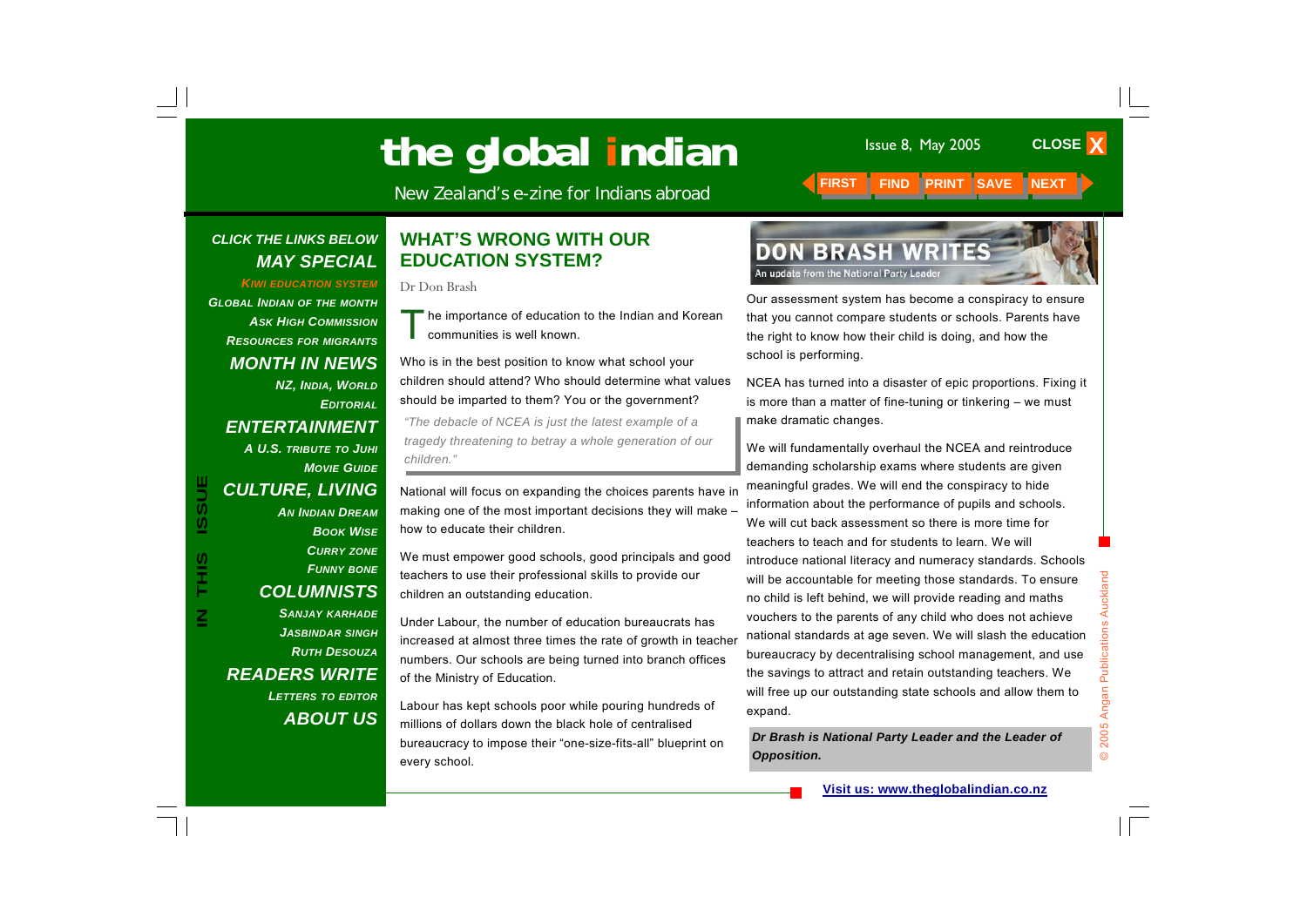*CLICK THE LINKS BELOW* 

**ISSUE BRIDGER 2005 THE MONTH AND ABACK FIND PRINT SAVE NEXT > CLOSE X** 

#### *MAY SPECIAL KIWI EDUCATION SYSTEMGLOBAL INDIAN OF THE MONTH ASK HIGH COMMISSIONRESOURCES FOR MIGRANTS MONTH IN NEWS NZ, INDIA, WORLD EDITORIALENTERTAINMENT A U.S. TRIBUTE TO JUHI MOVIE GUIDECULTURE, LIVING AN INDIAN DREAMBOOK WISECURRY ZONE FUNNY BONE COLUMNISTS SANJAY KARHADE JASBINDAR SINGH RUTH DESOUZAREADERS WRITE LETTERS TO EDITOR ABOUT US*

**IN THIS ISSUE**

SIL<br>T

 $\overline{\mathsf{z}}$ 

ISSUE

When you get goose pimples while reading about a three-week visit, he toured the country and spoke at m<br>person, you know that he has touched that level of universities in New Zealand. "I also managed to go to your awareness that is beyond worldly measurement. Writing this feature was a humbling experience. It was a phone call from a selfless

lady that gave us an opportunity to speak with a living legend of our times – Prof C R Rao. The renowned statistical scientist was awarded Padma Vibhushan, the second highest civilian award, in 2000, When I spoke with this towering personality, I kept my conversation short, being conscious of his hectic schedule, his health and age, not to mention I was at loss of words (that's a candid admission for a journalist!).

Vaibhav Gangan

**A PROPHET OF NEW AGE** 



*2002: the US President awarded Prof Rao the National Medal of Science, describing him as 'a prophet of new age' (Photo courtesy V. Dheen)* 

New Zealand Statistical Association and Massey University invited C.R. Rao, Eberly Professor of Statistics

and Director of the Center for Multivariate Analysis at the Pennsylvania State University, to speak across the country. "It may be surprising, but I am coming here for the first time," Prof Rao tells The Global Indian. During his you."

three-week visit, he toured the country and spoke at many Rotorua for a holiday with my wife. New Zealand is a beautiful country," Prof Rao says.

> "There are three types of lies - lies, damn lies, and statistics," goes a famous quote. Rao has proved this wrong. "If there is a problem to be solved, seek statistical advice instead of appointing a committee of experts," says Prof Rao. "Statistics can throw more light than the collective wisdom of the articulate few.'' After a luminous career in India including being honoured by Pandit Nehru, Prof Rao was offered an honorary position by a US university. That's when the second part of his success story started. "Some responsible administrator in the US thought that it would be good to have me as a faculty member of the University and a responsible

administrator in India thought I am dispensable," the 85 year old scientist told *The Global Indian*. We prepared a list of his achievements and ran out of space here. There is a book written about him. All we can say, "Sir, it was an honour to have you here in New Zealand and speak to

*Next page: Prof Rao speaks to TGI...*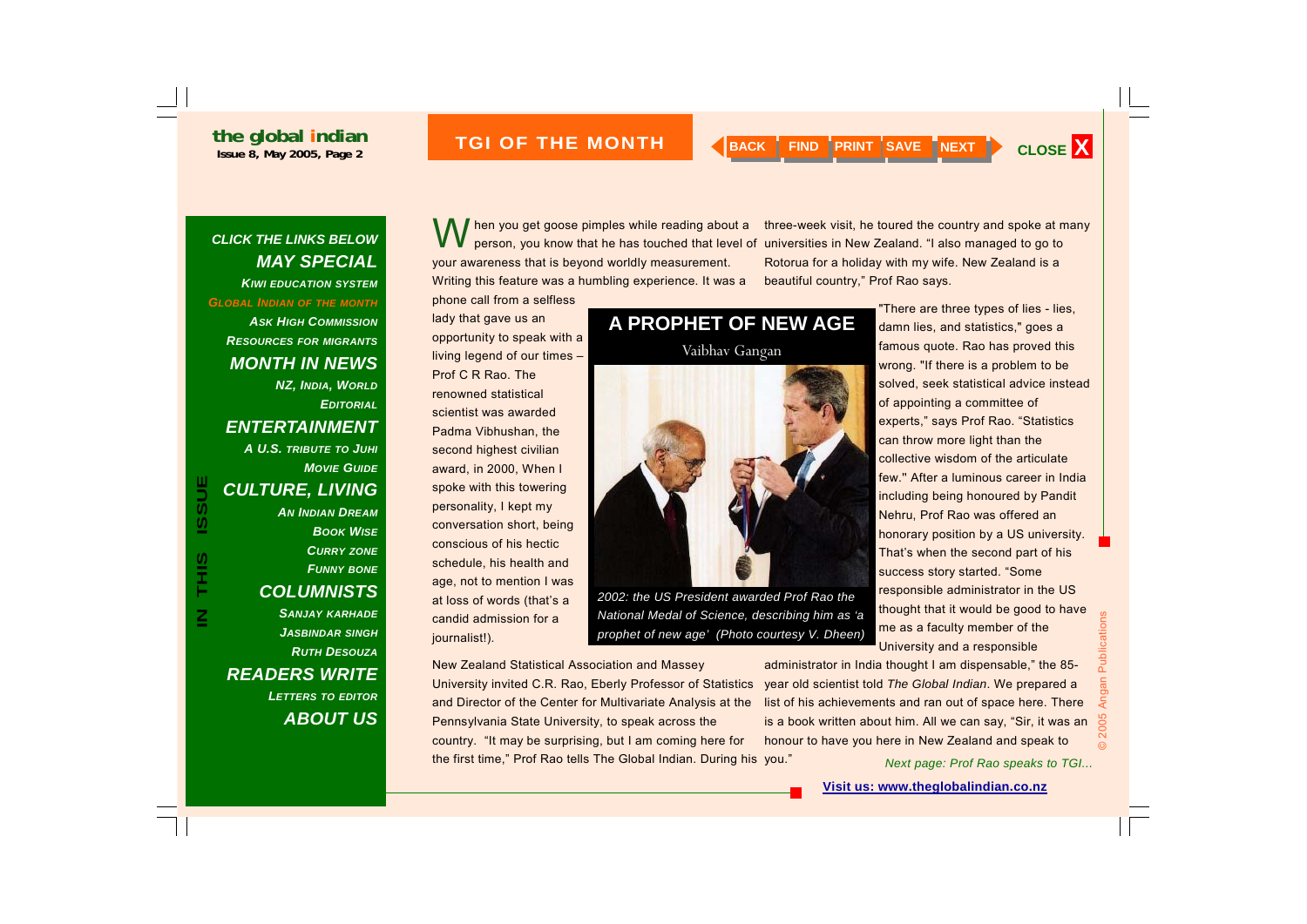*CLICK THE LINKS BELOW* 

# **ISSUE BRIDGER ASSESSMENT CLOSE ASSESSMENT AND REAL PRINT SAVE NEXT ASSESSMENT ASSESSMENT AND REAL PRINT OF THE MONTH AND REAL PRINT CLOSE X**

*MAY SPECIAL KIWI EDUCATION SYSTEMGLOBAL INDIAN OF THE MONTH ASK HIGH COMMISSIONRESOURCES FOR MIGRANTS MONTH IN NEWS NZ, INDIA, WORLD EDITORIALENTERTAINMENT A U.S. TRIBUTE TO JUHI MOVIE GUIDECULTURE, LIVING AN INDIAN DREAMBOOK WISECURRY ZONE FUNNY BONE COLUMNISTS SANJAY KARHADE JASBINDAR SINGH RUTH DESOUZAREADERS WRITE LETTERS TO EDITOR ABOUT US***IN THIS ISSUE COLL TURE, LIVING**<br> **IN THE SAM DREAM**<br> **IN THE SAM DREAM**<br> **IN THE SAM PREAM**<br> **IN THE SAM PREAM**<br> **IN THE SAM PREAM**<br> **IN THE SAM PREAM**<br> **IN THE SAM PREAM**<br> **IN THE SAM PREAM**<br> **IN THE SAM PREAM**<br> **IN THE** 

### **AT 85, MILES TO GO…!**

Vaibhav Gangan

hat is a good age to<br>migrate – 25? 35? 45? How about migrating to a new country after retirement? Did you say, to lead a peaceful life after 60? No, to continue research in your field of expertise, and then go on to receive not only the country's but the world's renowned award for your work! That's what famous scientist C R Rao did. Here are the excerpts of our interview with Prof Rao.

#### **Looking back at a successful career, how does it feel?**

I have some intellectual satisfaction for the esteem I have earned, but I regret that I missed opportunities to do better. I would like to keep myself active as long as possible. If you ask me what my future plans are, I can only quote Robert Frost, "I have promises to keep and miles to go."

#### **Today, you are a role model to millions of Indians and non-Indians alike. Who is your role model?**

I believe parental guidance is important. In India, we do not set any aim in life while early enough and work for it.



We leave it to chance to shape our lives. I did not have any role model, except that my father used to say that I should do research, and try for Fellowship of Royal Society (UK) like great Indian scientists C.V. Raman and Ramanujan. I kept his advice in mind while studying and making decisions in my career.

#### **Why did you migrate to the US?**

After I retired at the age of 60 (compulsory in India) as the Director of the Indian Statistical Institute (ISI), I had no opportunity in India to continue my scientific activities. I happened to visit the US for a conference. At a lecture I gave at the University of Pittsburgh, the Dean offered me a job. I hesitated, but agreed after a couple of days. The Dean created a new

position for me. In 1978, I was offered a prestigious Professorship at Pennsylvania State University, Eberly Professor of Statistics. The University later waived the retirement age (70) criterion for me.

#### **What is your message to the younger generation?**

We are living in a fast changing world. Since we don't know what effects these will have on society and the life of an individual, it would be difficult to give any advice. My only advice is not to be tempted by what appears to be attractive and enjoyable, but make judicious choices on what to pursue using the voluminous information available on the Internet.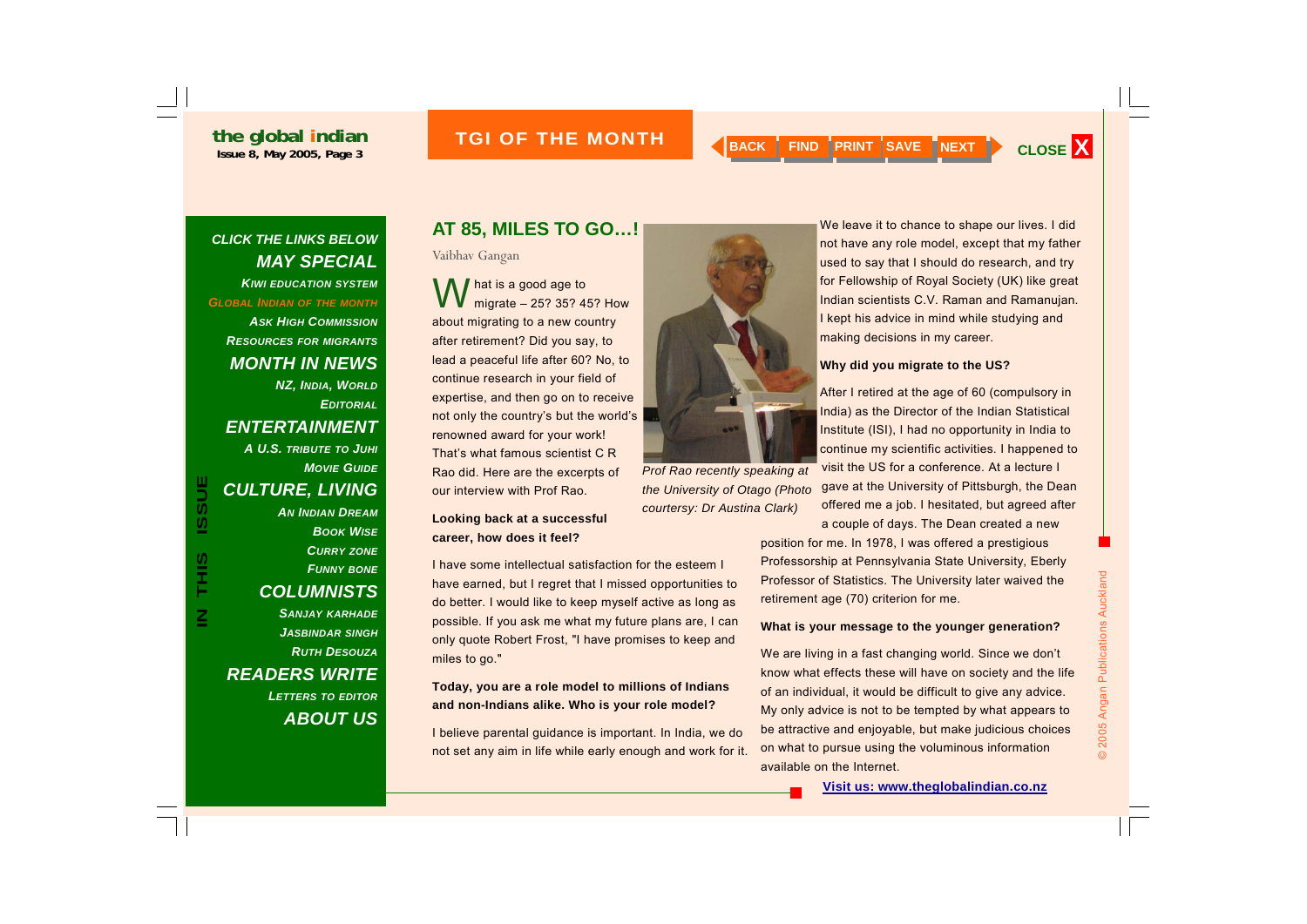*CLICK THE LINKS BELOW MAY SPECIAL KIWI EDUCATION SYSTEMGLOBAL INDIAN OF THE MONTH ASK HIGH COMMISSIONRESOURCES FOR MIGRANTS MONTH IN NEWS NZ, INDIA, WORLD EDITORIALENTERTAINMENT A U.S. TRIBUTE TO JUHI MOVIE GUIDECULTURE, LIVING AN INDIAN DREAMBOOK WISECURRY ZONE FUNNY BONE COLUMNISTS SANJAY KARHADE JASBINDAR SINGH RUTH DESOUZAREADERS WRITE LETTERS TO EDITOR ABOUT US*

**IN THIS ISSUE**

S<br>H<br>H<br>H

 $\overline{\mathbf{z}}$ 

**ISSUE** 

### **CAN MY SON STUDY IN INDIA?**

**I have a three year old son, born in New Zealand. He already has New Zealand passport. I have New Zealand passport. My wife has still got Indian passport. I want my son to study in India. Can he? I want to apply for Indian citizenship or PIO card for him. If he applies for Indian citizenship, can he surrender New Zealand passport? Q** 

#### **Raghavendra AS**

Since your child is born in New Zealand and is a New Zealand national, he can study in India by obtaining Student Visa on his New Zealand passport. For this you would be required to submit proof of admission of your child from an Indian school. While applying for visa, consent of both the parents would be needed. As regards PIO Card, its holder would enjoy parity with NRIs in respect of all facilities, including in educational fields.

**I am an Indian citizen holding a valid Indian passport. I am a permanent resident of New Zealand for over three years. What are the consequences of applying for NZ citizenship? Will it adversely affect my Indian citizenship? Will I be eligible to continue to hold the Indian passport upon taking up NZ citizenship? If so, please confirm what I am required to do to keep dual citizenship. Q** 

#### **Sheena Ramakrishnan**

You'll cease to be an Indian national as soon as you are



With this issue, Indian High Commission will answer TGI readers' queries. Only those queries information regarding which is not available on High Commission's Website (www.hicomind.org. to editor@theglobalindian.co.nz

granted New Zealand citizenship and you will not be eligible for holding the Indian passport. Retention of Indian passport is illegal consequent upon acquisition of any foreign nationality. You would be required to surrender your Indian passport to this Mission for cancellation *immediately* after you have acquired New Zealand citizenship. As regards dual citizenship, a person of Indian origin can apply for Overseas Indian Citizenship (OIC) as soon as the High Commission starts receiving applications for OIC.

*Editor's note: Through TGI, we have informed our readers earlier that once you become a New Zealand citizen, you cannot retain your Indian passport. As good citizens, our readers should return Indian passport once they obtain New Zealand citizenship.* 

"This life is yours. Take the power to choose what you want to do and do it well. Take the power to control your own life. No one else can do it for you. Take the power to make your life happy." **THOUGHT** 

**Visit us: www.theglobalindian.co.nz**

*Contributed by Bharti Hira, Wellington* 

**OF THE MONTH**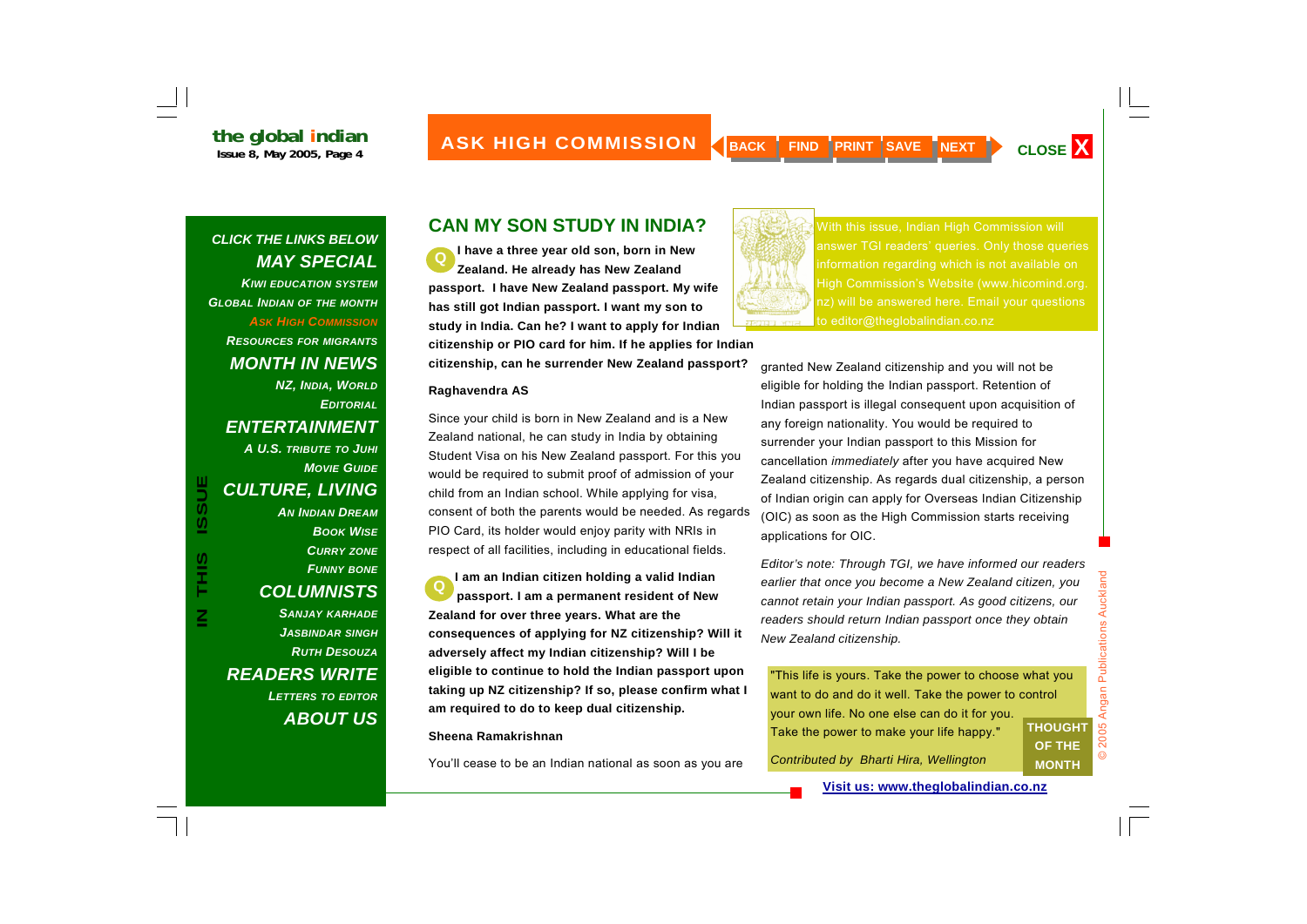*CLICK THE LINKS BELOW MAY SPECIAL KIWI EDUCATION SYSTEMGLOBAL INDIAN OF THE MONTH ASK HIGH COMMISSIONRESOURCES FOR MIGRANTS MONTH IN NEWS NZ, INDIA, WORLD EDITORIALENTERTAINMENT A U.S. TRIBUTE TO JUHI MOVIE GUIDECULTURE, LIVING AN INDIAN DREAMBOOK WISECURRY ZONE FUNNY BONE COLUMNISTS SANJAY KARHADE JASBINDAR SINGH RUTH DESOUZAREADERS WRITE* 

**IN THIS ISSUE**

S<br>HH<br>H

 $\overline{\mathsf{Z}}$ 

**ISSUE** 

*LETTERS TO EDITOR ABOUT US*

### **MIGRANTS HAVE HELP AT HAND**

Durga Ray

The Auckland Regional Migration Resource Services or ARMS Centre is a major endeavour to integrate migrant support services for new residents in the

The centre is a "one-stop-shop" for migrants to source a variety of services and a first point of contact to access information. All services are provided free of charge.

Auckland region.

The aim of the Auckland

Regional Migrant Resource Centre is to deliver: information on a range of subjects in different languages, access to employment, advice on ESOL, orientation to life in New Zealand and support with settlement issues.

Migrants who call the centre or walk in are able to talk to information officers trained by the Citizens Advice Bureau to discuss any problems they may have. The centre employs information officers who speak Mandarin,

Cantonese, Taiwanese, Hindi, Bengali, Korean, Arabic, Farsi, Urdu and Spanish and can help clients obtain information in their own language. Call +64 9 625 3090.

The centre holds weekly employment workshops "First Steps to Employment in NZ" to give migrants information about finding a job in New Zealand. The employment



workshops are held on Tuesdays every week from 9.30am to 2.30pm and clients are encouraged to register by phone. These workshops are targeted at new and also underemployed migrants. These are very interactive workshops which aim each

participant to walk out with their own individual employment plan.

Clients are also able to meet a careers advisor free of charge at the centre to obtain one-to-one advice.

*(Durga is Manager, Information Service, at ARMS. She can be contacted at +64 9 625 3096. )* 

*Published in public interest by The Global Indian.*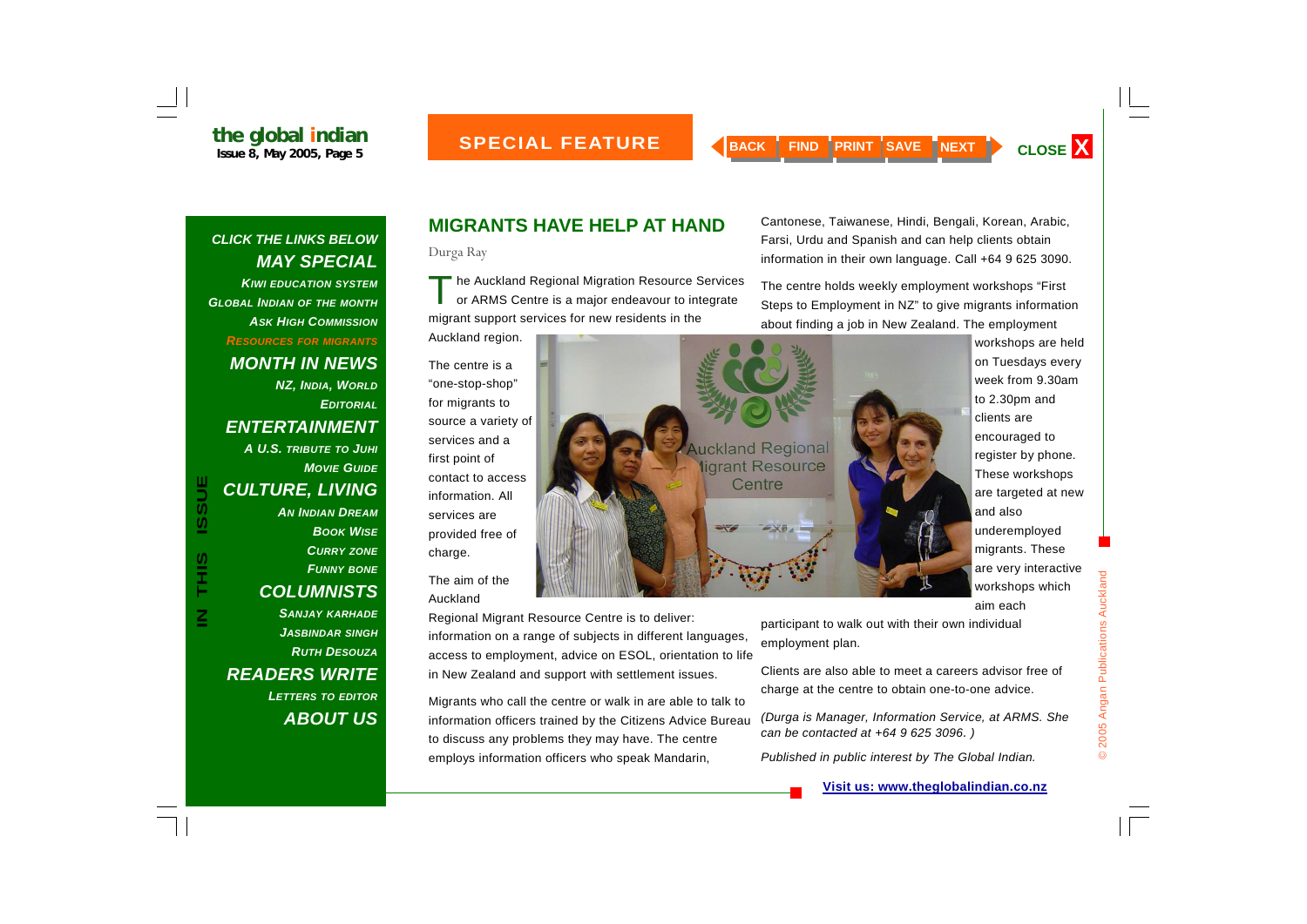*KIWI EDUCATION SYSTEMGLOBAL INDIAN OF THE MONTH ASK HIGH COMMISSIONRESOURCES FOR MIGRANTS MONTH IN NEWS* 

#### *NZ, INDIA, WORLD EDITORIALENTERTAINMENT A U.S. TRIBUTE TO JUHI MOVIE GUIDECULTURE, LIVING*

*AN INDIAN DREAMBOOK WISECURRY ZONE FUNNY BONE COLUMNISTS SANJAY KARHADE JASBINDAR SINGH RUTH DESOUZAREADERS WRITE LETTERS TO EDITOR ABOUT US*

#### **NEW ZEALAND CONSUMING A REAL PROPERTY AND A REAL PROPERTY OF A REAL PROPERTY OF A REAL PROPERTY OF A REAL PROPERTY OF A REAL PROPERTY OF A REAL PROPERTY OF A REAL PROPERTY OF A REAL PROPERTY OF A REAL PROPERTY OF A REAL P**

#### **APNA FM SECURES 990AM**

AUCKLAND — Auckland-based radio station Apna FM is extending its current SCA and digital Sky channel service to a 5 kilowatt transmitter on 990 MHz frequency



from Sunday, May 1 in the greater Auckland area. "The service will be on AM open frequency. Aucklanders, and with luck some Hamiltonians, will be able to hear it on their home and car radios," Babu Chatterji, Apna Networks' general manager said. In December last year, Apna FM extended its coverage on its Website for listeners throughout the world.

With Mirchee TV having started 24/7 operations in April this year, Aucklanders will not be short of choices, for sure!

#### **INDIA PM LEADS ASIA**

During the historic Asian-Africa conference in Bandung (Indonesia) in April, India Prime Minister Manmohan Singh officially represented all Asian countries.

The fact that he was chosen to speak on behalf of Asia is surely an indication of India's emergence as a rising world power.

Indonesian capital Jakarta's senior diplomats described the choice of the prime minister to speak for Asia as a singular honour for both because they noted other Asian dignitaries, including Chinese President Hu Jintao, were present at the meet.

 "In the context of the present global challenges, the Non-Aligned Movement remains a valid and effective instrument to ensure the creation of a more just and fair global order," the prime minister said.

#### **£145,000 TO LEAVE?**

LONDON - Even as many western countries strive to minimise racism, many instances of violent racism leave a lot to be desired. Put in the light of this UK example, most incidences in New Zealand seem negligible. The British authorities (the police and the council) failed to protect a shopkeeper of Pakistani orgin from years of racial violence and paid him £145,000 to leave the city.

Born and bred in Britain, 50-year old Mal Hussain ran a dairy in Lancaster for 14 years. He was abused ever since he opened the shop. On the very first day, every window of his shop was broken. During the 14-year abuse, Hussain logged over 4000 incidents, and spent some £40,000 on repairs and protecting his property with wire-fence, steel shutters and security cameras. He was even shot at twice, was stoned and threatened with knives. He has now sold the business for £100,000, much lower than its market value.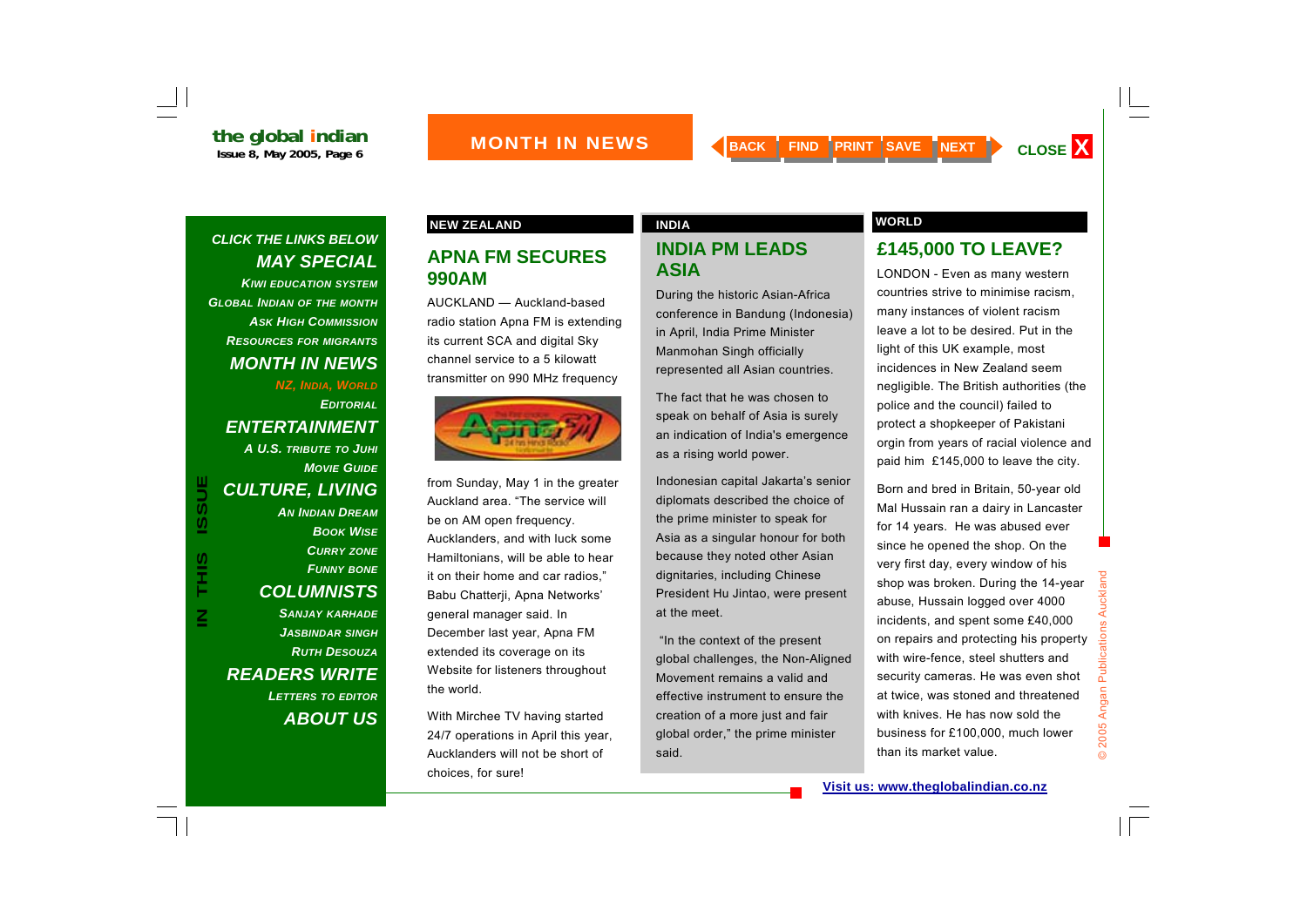*KIWI EDUCATION SYSTEMGLOBAL INDIAN OF THE MONTH ASK HIGH COMMISSIONRESOURCES FOR MIGRANTS MONTH IN NEWS NZ, INDIA, WORLD EDITORIALENTERTAINMENT* 

*MOVIE GUIDECULTURE, LIVING AN INDIAN DREAMBOOK WISECURRY ZONE FUNNY BONE COLUMNISTS SANJAY KARHADE JASBINDAR SINGH RUTH DESOUZAREADERS WRITE LETTERS TO EDITOR ABOUT US*

*A U.S. TRIBUTE TO JUHI*

## **DO YOU HAVE IT?**

I remember reading the inspiring editorials of CSR (*Competition Success Review*) as a teenager aspiring to be an IAS. The editorials always described having the right attitude and maintaining positive outlook as key elements for success in competitive careers. I never thought I will end up writing an editorial on positive attitude until I met this person. He is one of Auckland City's parking officers in the central city.

Influx of migrants during 2001-2003 saw many qualified Indian migrants ending up working in non-related areas, often under-employed. Most of them used those jobs as a stop-gap arrangement, and sounded thoroughly disgruntled. So I asked this parking officer if he enjoyed what he was doing. He said he did. After chatting with him for a while longer, I realised that he meant every word. In his late 30s or early 40s he was an executive engineer in Pakistan, responsible for major projects like building bridges, dams, flyovers and similar key infrastructure assets. **IN TURE, LIVING**<br> **IN INDIAN DREAM**<br> **IN INDIAN DREAM**<br> **IN INDIAN DREAM**<br> **IN INDIAN DREAM**<br> **IN INDIAN DREAM**<br> **IN INDIAN DREAM**<br> **IN INDIAN DREAM**<br> **IN INDIAN DREAM**<br> **IN INDIAN DREAM**<br> **IN INDIAN DREAM**<br> **IN IN IN INC** 

He has been applying for engineering jobs for the last three years and has received hundreds of rejection letters – enough to frustrate and disillusion an average person. But not our Mr Positive. He drove Stagecoach buses for two years before taking on his current role as parking officer. "This job gives me foot in the door with Auckland City which employs a large number of civil engineers. I am sure, sooner or later, I'll move into my area of work. Till such time, I am happy issuing tickets."

Great spirit, I thought. But how does his wife feel? Mr Positive's got Ms Positive to support him not only in spirit, but in action. She is a qualified doctor, but still not able to practise. She's working with Diagnostic Medlab, and is positive of being able to practise medicine in the near future.

TGI (*The Global Indian*) was born out of the need to create positive energy among the migrant Indian community in New Zealand. So far, we have featured a few success stories, ranging from entrepreneurs to senior managers in leading NZ companies.

However, after meeting this man, I can say that positive attitude can be found at every stage of success, and is in fact, more relevant at the initial stages of success, also known as "failure".

As they say, "you are what you think." Our mind cannot understand the difference between imagination and reality. We can explore this crucial fact to our benefit. After all, how many of us will argue with Einstein when he said, "Imagination is more powerful than knowledge." If you think you can, you will. TGI will continue to boost your spirit and show you the light at the end of the tunnel by keeping you in touch with — *the unique Indian spirit!*

media, this sense that British exam papers are being marked **S** overseas in India," Graham George of UK's Assessment and Qualifications Alliance (AQA) responding, following UK media's criticism of outsourcing exam **QUORTER SETT:**<br> **DEPETENCE OF THE MONET CONTROLLED ASSESS**<br> **CUCULT:**<br> **CUCULT:**<br> **CUCULT:**<br> **CUCULT:**<br> **CUCULT:**<br> **CUCULT:**<br> **CUCULT:**<br> **CUCULT:**<br> **CUCULT:**<br> **CUCULT:**<br> **CUCULT:**<br> **CUCULT:**<br> **CUCULT:**<br> **CUCULT:**<br> **CUCULT** 

© 2005 Angan Publications Auckland

**© 2005** 

Angan Publications Auckland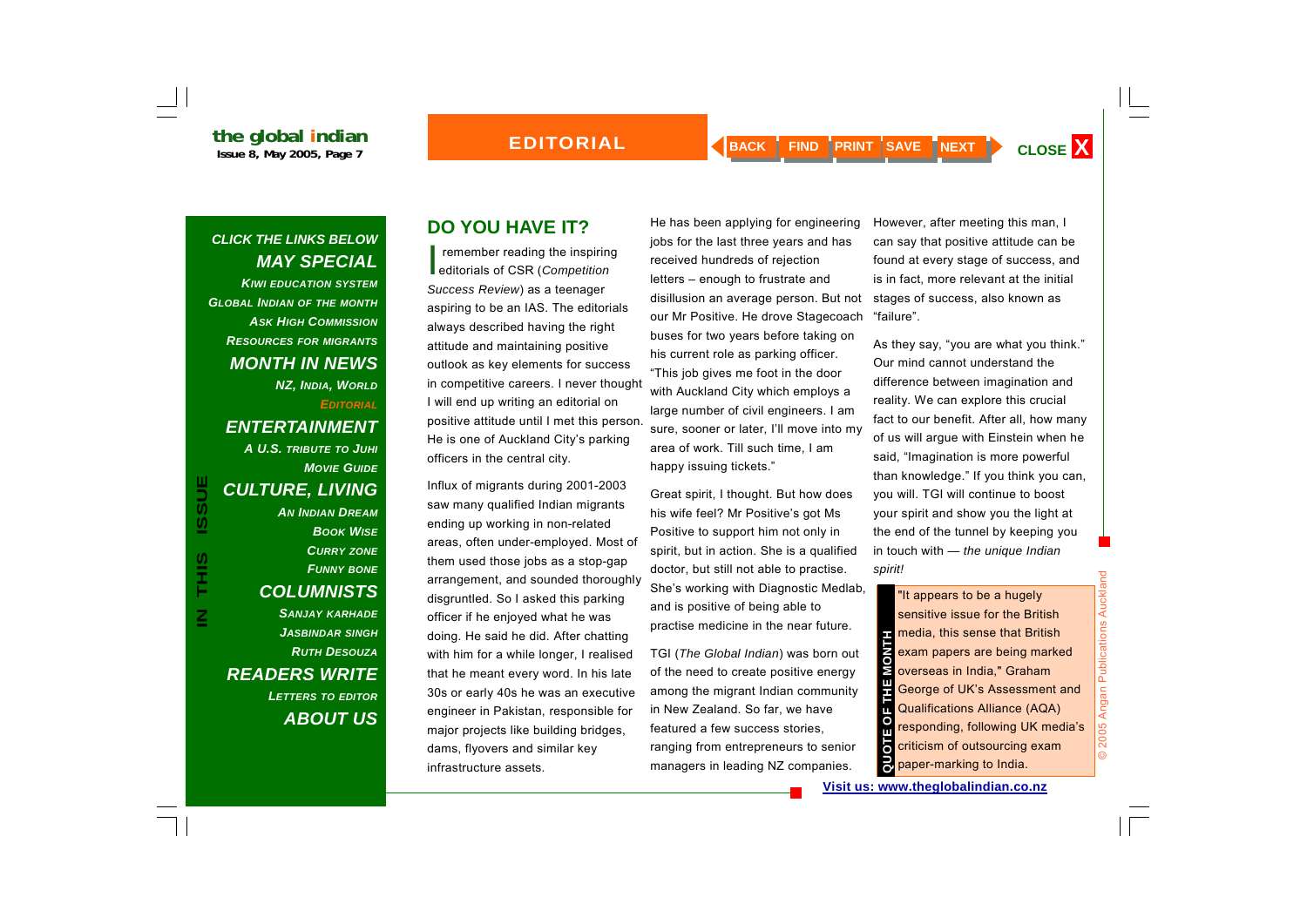**BOLLYWOOD** 

*CLICK THE LINKS BELOW MAY SPECIAL KIWI EDUCATION SYSTEMGLOBAL INDIAN OF THE MONTH ASK HIGH COMMISSIONRESOURCES FOR MIGRANTS MONTH IN NEWS NZ, INDIA, WORLD EDITORIALENTERTAINMENT A U.S. TRIBUTE TO JUHI MOVIE GUIDECULTURE, LIVING AN INDIAN DREAMBOOK WISECURRY ZONE FUNNY BONE COLUMNISTS SANJAY KARHADE JASBINDAR SINGH RUTH DESOUZAREADERS WRITE LETTERS TO EDITOR ABOUT US*

**IN THIS ISSUE**

S<br>H<br>H<br>H

 $\overline{\underline{z}}$ 

**ISSUE** 

on Hammontree's passion for all things Indian<br>had humble origins: he thought Bollywood starlet Juhi Chawla was hot. That was 1998.

"You could say it was osmosis," says Hammontree, a singer and songwriter from Massachusetts (USA) who's just released a CD called "The Mumbai EP." Two of the tracks are musical salutes of sorts to Bollywood actresses Juhi Chawla and Karishma Kapoor - "*Juhi Chawla*" and "*Karisma Comes to Lowell*," respectively.

"Mumbai EP is a hot CD which connects you to the essence of India. The Queen's Necklace makes me long even more to go to India and fulfill my dream," says Simran, one of the music-lovers who picked up Don's latest album. Samples from the CD can be heard at

#### www.cdbaby.com/cd/hammontree2

and it can also be bought from that site. As for what comes after "The Mumbai EP," Hammontree says he hopes to start recording tracks for a new CD, tentatively titled "House of Pizza," sometime within the next year. "But don't expect too many Bollywood tributes," he says while responding to *The Global Indian*'s question.

"I'd hate to typecast myself," he laughs. "If the inspiration hits, I'll do it, but anyone expecting 'Rani Mukherjee' or 'Kareena Wows Peoria' next album might be in for a disappointment. But you never know."

## **MERSMERISED BY KARIS(H)MA!**

Suresh Pillai



## **Boost your business!**



**Advertise in The Global Indian and see your revenues grow**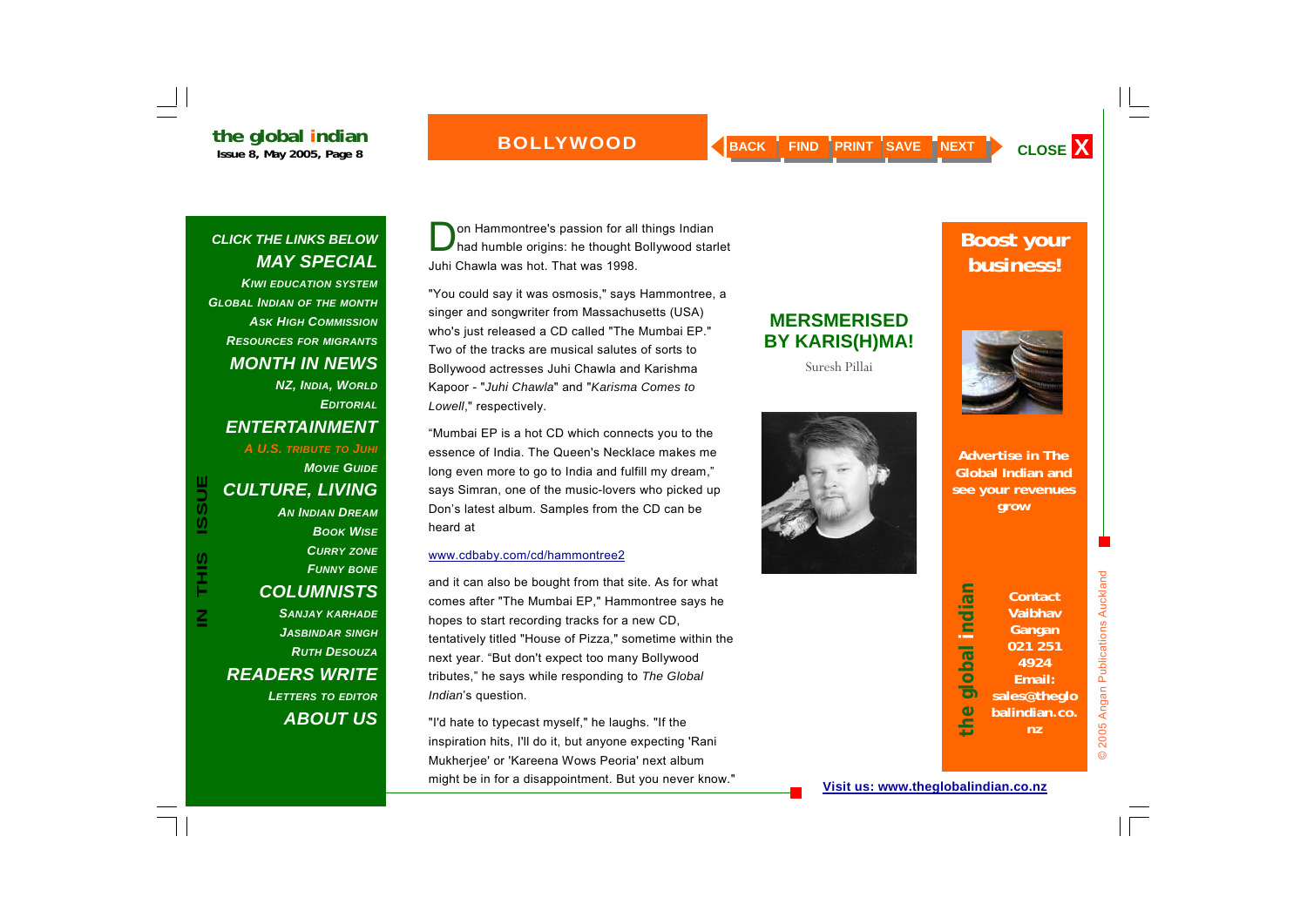*CLICK THE LINKS BELOW* 

*MAY SPECIAL* 

## **FORTHCOMING ATTRACTIONS**



Yes, Waqt is surely a story of a

director Vipul Shah steers clear of a typical Bollywood family drama.

father-son relationship, but

The story is inspired from a

Gujarati play. Not to be missed!

## **BUNTY AUR BABLI**

Yash Raj Films try their hand at comedy with Bunty Aur Babli. Releasing 27th May, this is a story of two dreamers and an eccentric cop. Starring Abhishek Bachchan, Rani Mukherjee and Amitabh Bachchan, the **COMING UP COMING COMING COMING COMING COMING COMING COMING COMING COMING COMING COMING COMING COMING COMING COMING COMING COMING COMING COMING COMING COMING COMING COMING CO** 

**KAAL (29 April)**  Producers: Red Chillies Entertainment P. Ltd., Dharma Production P. Ltd. Director: Soham. Cast: Ajay Devgan, Vivek Oberoi, John Abraham, Lara Dutta, Esha Deol, Shah Rukh Khan

#### **MAIN AISA HI HOON (6 May)**

Producer: Pammi Baweja. Director: Harry Baweja. Music: Himesh Reshammiya. Cast: Ajay Devgan, Sushmita Sen, Esha Deol.

#### **JO BOLE SO NIHAAL(13 May)**

Producer: V.R. Entertainers. Director: Rahul Rawail. Music: Anand Raaj Anand. Cast: Sunny Deol, Kamaal Khan.

© 2005 Angan Publications Auckland

2005 Angan Publications Auckland

# **NOW SHOWING**

*KIWI EDUCATION SYSTEMGLOBAL INDIAN OF THE MONTH ASK HIGH COMMISSIONRESOURCES FOR MIGRANTS MONTH IN NEWS NZ, INDIA, WORLD EDITORIALENTERTAINMENT A U.S. TRIBUTE TO JUHI MOVIE GUIDECULTURE, LIVING* 

#### *AN INDIAN DREAMBOOK WISECURRY ZONE FUNNY BONE COLUMNISTS SANJAY KARHADE JASBINDAR SINGH* **CULTURE, LIVING**<br>
AN INDIAN DREAM<br>
BOOK WISE<br>
CURRY ZONE<br>
FUNNY BOOK<br>
COLUMNISTS<br>
SANJAY KARHADE<br>
ARDER SANJAY ARHADE<br>
COLUMBER SANJAY ARHADE<br>
COLUMBER SANJAY ARHADE TO THE SANJAY ARHADE TO THE SANJAY ARHADE TO THE SANJAY

*RUTH DESOUZAREADERS WRITE LETTERS TO EDITOR ABOUT US*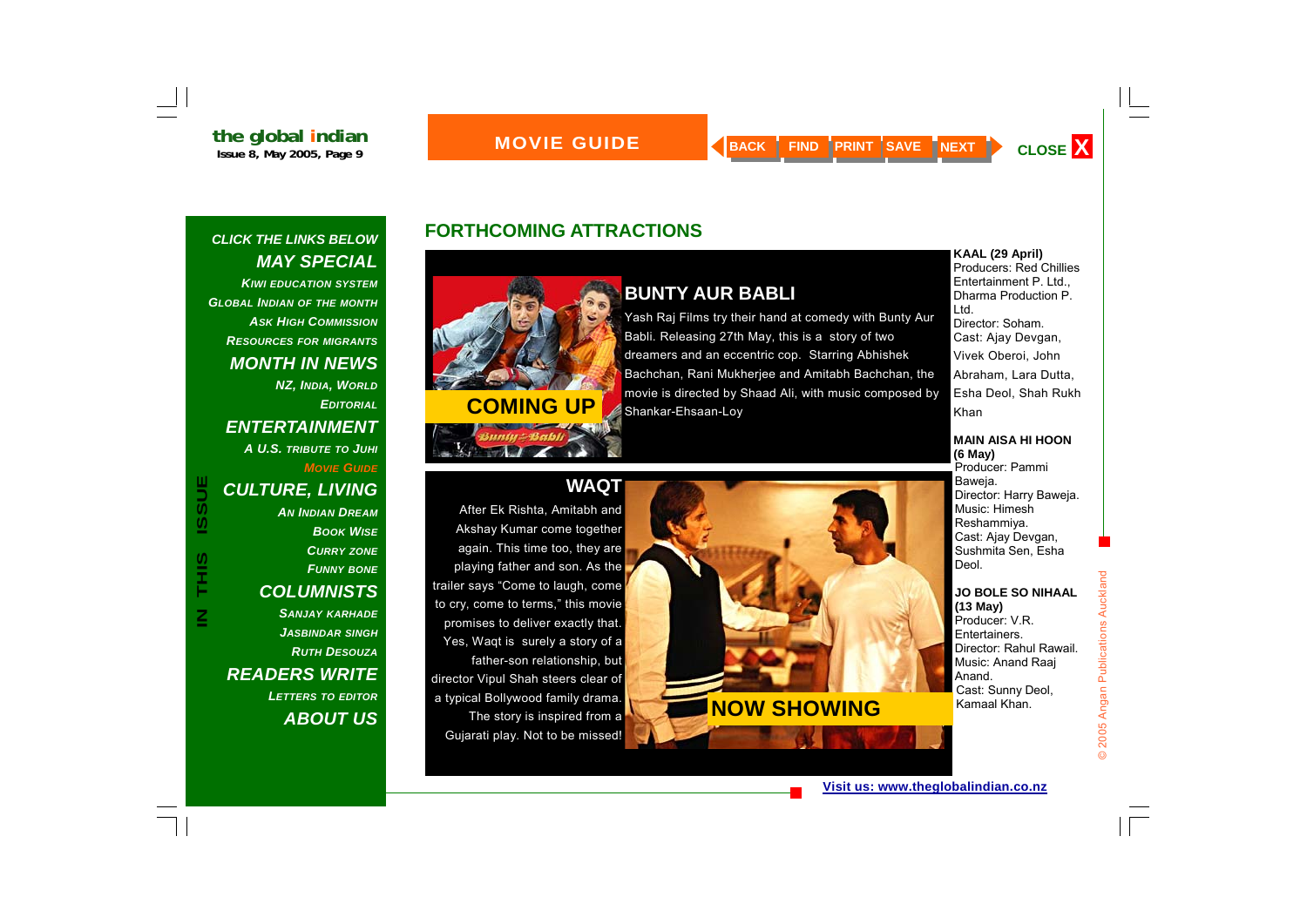#### **INDIAN DREAM**

### *CLICK THE LINKS BELOW MAY SPECIAL*

*KIWI EDUCATION SYSTEMGLOBAL INDIAN OF THE MONTH ASK HIGH COMMISSIONRESOURCES FOR MIGRANTS MONTH IN NEWS NZ, INDIA, WORLD EDITORIALENTERTAINMENT A U.S. TRIBUTE TO JUHI MOVIE GUIDECULTURE, LIVING AN INDIAN DREAMBOOK WISECURRY ZONE FUNNY BONE COLUMNISTS SANJAY KARHADE JASBINDAR SINGH RUTH DESOUZAREADERS WRITE LETTERS TO EDITOR ABOUT US*

**IN THIS ISSUE**

S<br>HH<br>H

 $\overline{\mathbf{z}}$ 

**ISSUE** 

Standing almost 6'3" with looks<br>like Adonis, it is no wonder that the multi-faceted 24-year-old Prashant Raj Sachdev believes sky is the limit. Prashant was on Cloud Nine after winning the Top Model Of The Universe 2004 title in Ecuador late last year. "I was so excited. I couldn't wait to get to Ecuador which is one of the most exotic locations in the world, not to mention the sun and sand and the gorgeous women," Prashant told *The Global Indian*.

After winning the title Prashant was taken around to meet the Governor of Ecuador. The governor said that he was overwhelmed by the charisma of the young Indian man and was touched to receive a small idol of an Indian God – Lord Ganesha as a token of his gratitude for all the love the people of Ecuador gave him. The first runner up at the Mr India pageant last year shares some of those dreams exclusively for TGI readers.

Prashant is currently working with an event management company in Mumbai as he realises that modelling is not a fulltime job. But he is enjoying

# **MY LIFE, MY DREAMS**

Suresh Pillai



meeting people. "I want to explore the world, travel, meet people, and eventually evolve as a person," Prashant shares his plans.

A product of Bombay Scottish

(Mumbai) and DPS RK Puram (Delhi), he went to Sri Venkateshwara College in Delhi. "I wasn't much for academic interest; I was basically a sport guy and played soccer, tennis, basketball and golf," recalls Prashant. He recently won an award for the longest drive in Golf, which was almost what Tiger Woods drives – 320 yards.

Talking about his aspirations, Prashant exhibits the thoughtful side of his character. "During the first half of one's life, one takes a lot from society in many ways. So it should be reciprocated at some stage and given back."

His role models are Amitabh Bachchan and his father. "Amitabh reached the stars with his success and then fell so hard that he hit rock bottom; it could tear any mortal apart. But he started once again and not just reached for the stars but beyond that. My father is one of those extraordinary people who can put their minds to something and won't leave till they have mastered it."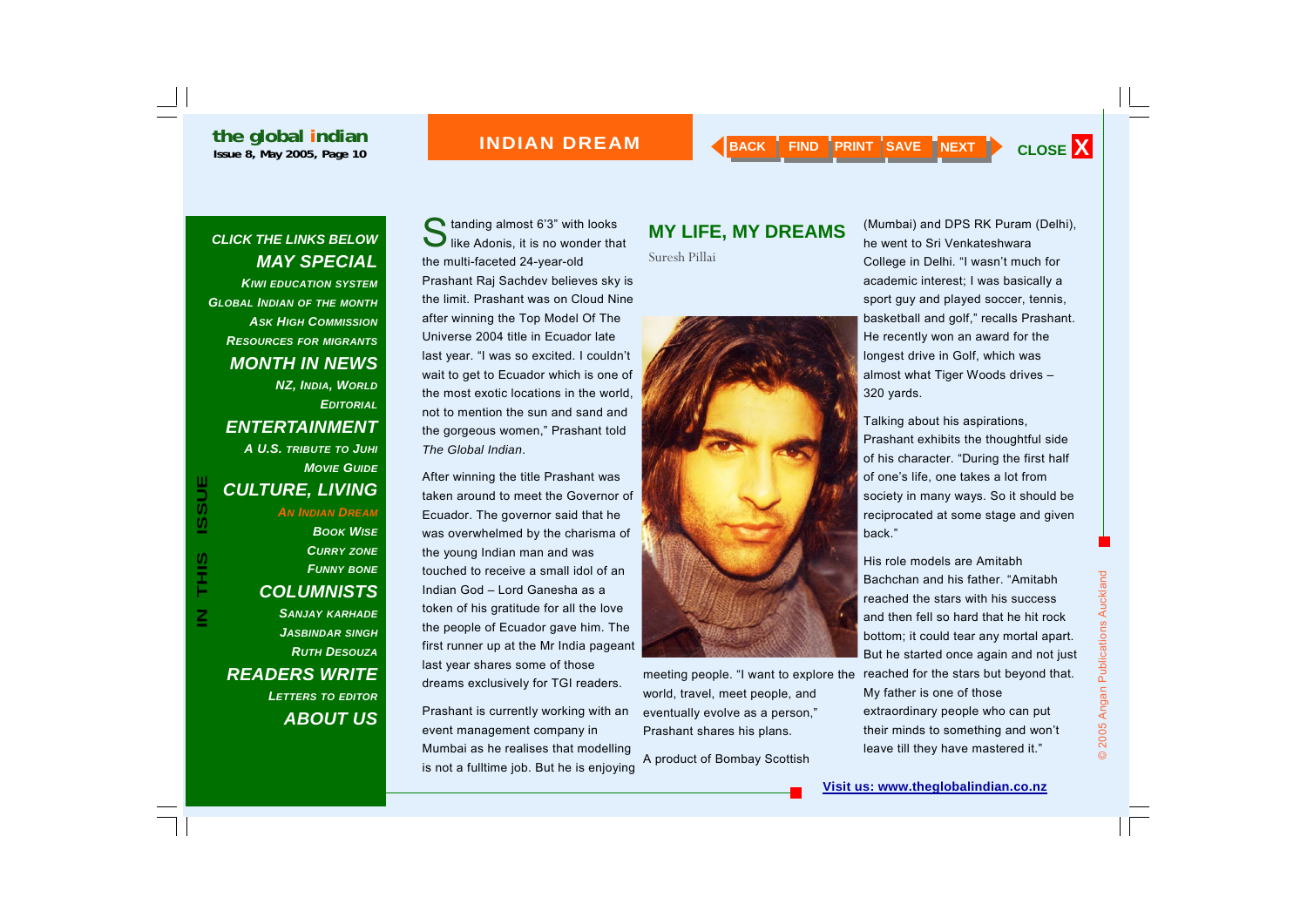*KIWI EDUCATION SYSTEMGLOBAL INDIAN OF THE MONTH ASK HIGH COMMISSIONRESOURCES FOR MIGRANTS MONTH IN NEWS* 

> *NZ, INDIA, WORLD EDITORIAL*

#### *ENTERTAINMENT*

*A U.S. TRIBUTE TO JUHI MOVIE GUIDECULTURE, LIVING* 

*AN INDIAN DREAM*

*BOOK WISE*

*CURRY ZONE FUNNY BONE COLUMNISTS*  **IN CULTURE, LIVING**<br>
IN AN INDIAN DREAM<br>
BOOK WISE<br>
CURRY ZONE<br>
FUNNY BONE<br>
COLUMNISTS<br>
SANJAY KARHADE<br>
SIX Yards of Silk

*SANJAY KARHADE JASBINDAR SINGH RUTH DESOUZAREADERS WRITE LETTERS TO EDITOR ABOUT US*

igration is a different experience for each migrant. For two, almost sameage siblings from South India who migrate to New Zealand at an impressionable age, the new experience turns out to be dramatically extreme. Even as the girl, Sharmila, settles well with a successful career as a lawyer in Wellington married to a loving, English husband, Ramesh — her brother—struggles to live with his identity, eventually succumbing to the ocean.

Sharmila's journey through memory takes the reader to India many times, each time touching a different, yet uniquely familiar, aspect of the country.

Mallika Krishnamurthy's debut novel asks

questions that most of us can identify with—what we (migrants) gain and what we lose with migration! The main character, Sharmila, immobilised by the mysterious disappearance of her brother off the South Coast of Wellington, seeks to gather the strands of her life and weave them into a new future. It is a story of dislocation and redemption.

The novel was launched in February with a celebration of Indian culture in New Zealand. The 39-year old Indian-born author lives in Wellington with her husband and two children. Many compliments to this first-time author, for a remarkable work of literature, and for making the New Zealand Indian community more vibrant!



**LOST SOME, GAINED SOME** 

Sangeeta Anand



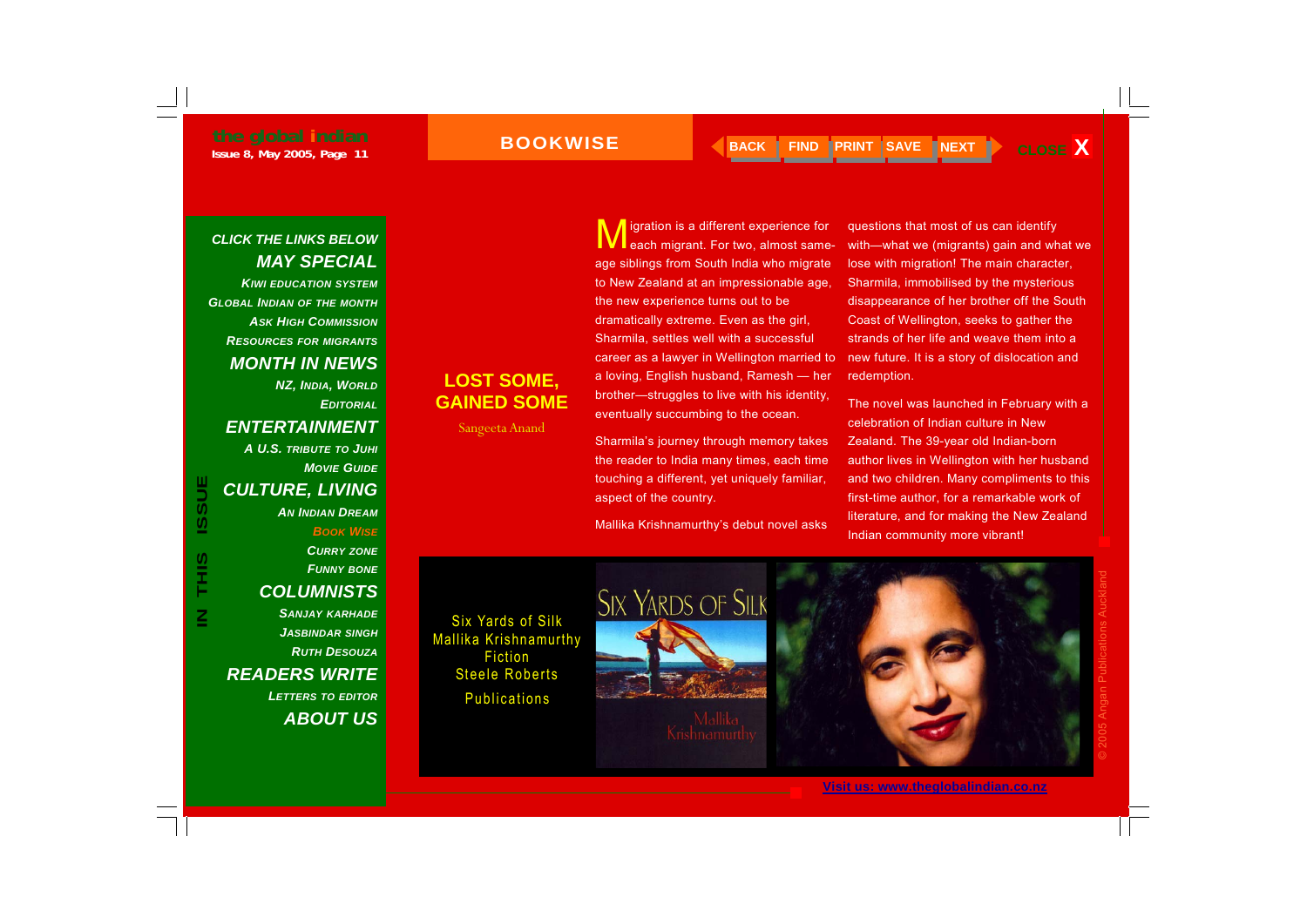*CLICK THE LINKS BELOW* 

*MAY SPECIAL* 

#### **CURRY ZONE**



#### *KIWI EDUCATION SYSTEMGLOBAL INDIAN OF THE MONTH ASK HIGH COMMISSIONRESOURCES FOR MIGRANTS MONTH IN NEWS NZ, INDIA, WORLD EDITORIALENTERTAINMENT A U.S. TRIBUTE TO JUHI MOVIE GUIDECULTURE, LIVING AN INDIAN DREAMBOOK WISECURRY ZONE FUNNY BONE COLUMNISTS SANJAY KARHADE JASBINDAR SINGH RUTH DESOUZAREADERS WRITE LETTERS TO EDITOR ABOUT US*

**IN THIS ISSUE**

S<br>HH<br>H

 $\overline{\mathsf{z}}$ 

ISSUE

### **FANCY INDIAN TONIGHT?**

**It's official now! Butter chicken is New Zealand's favourite takeaway, according** to a recent NZ Herald survey. The trend is attributed not only to the adventurous Kiwi spirit, but also to the growing number of Indians eating out, or buying Indian meals. But the proliferation of fly-by-night takeaway joints has made the choice difficult for the discerning food-lover looking for quality Indian food. Well, not for long! Dakshin Products (NZ) Ltd markets high quality frozen Indian meals under the Jewel of India brand. Dakshin's manufactures authentic meals using timehonoured traditional methods.

How does Dakshin's ensure high quality meals at all times? "Authenticity!" explains Ram Rai, Dakshin's Managing Director. Good things take time. Dakshin's process to make butter chicken is a good case in point: marinating slowly, infusing the diced chicken pieces with subtle but mouth-filling flavours. After up to 24 hours in marinade, the chicken is seared in a hot oven to seal the flavour in. Finally the chicken is packed with a creamy tomato-flavoured sauce prepared separately.

Dakshin's do not use any preservatives or









enhancers, and use real chicken or meat cuts. "Our chefs prepare the food from scratch, using fresh ingredients and unprocessed spices. For e.g., you may find whole cardamoms, cinnamon sticks, aniseeds in our meals. They enhance the flavours during reheating."

For special events like weddings, or even smaller catering orders, Dakshin's can help you meet your specific menus. You are assured of food prepared at a factory that has the highest standard of food safety processes in place (NZ Food Safety Authority approved Food Safety Plan).

Dakshin's products also score high on availability and convenience, which are decisive factors in today's fast-paced life. The products are available in all the major supermarkets; the ready-toeat meals can be simply heated and eaten.

Dakshin Products (NZ) Ltd. Freephone: 0508 4 CURRY (0508 4 28779) Freefax: 0800 NALINI (0800 625464) E-mail: info@dakshin.co.nz Web: www.dakshin.co.nz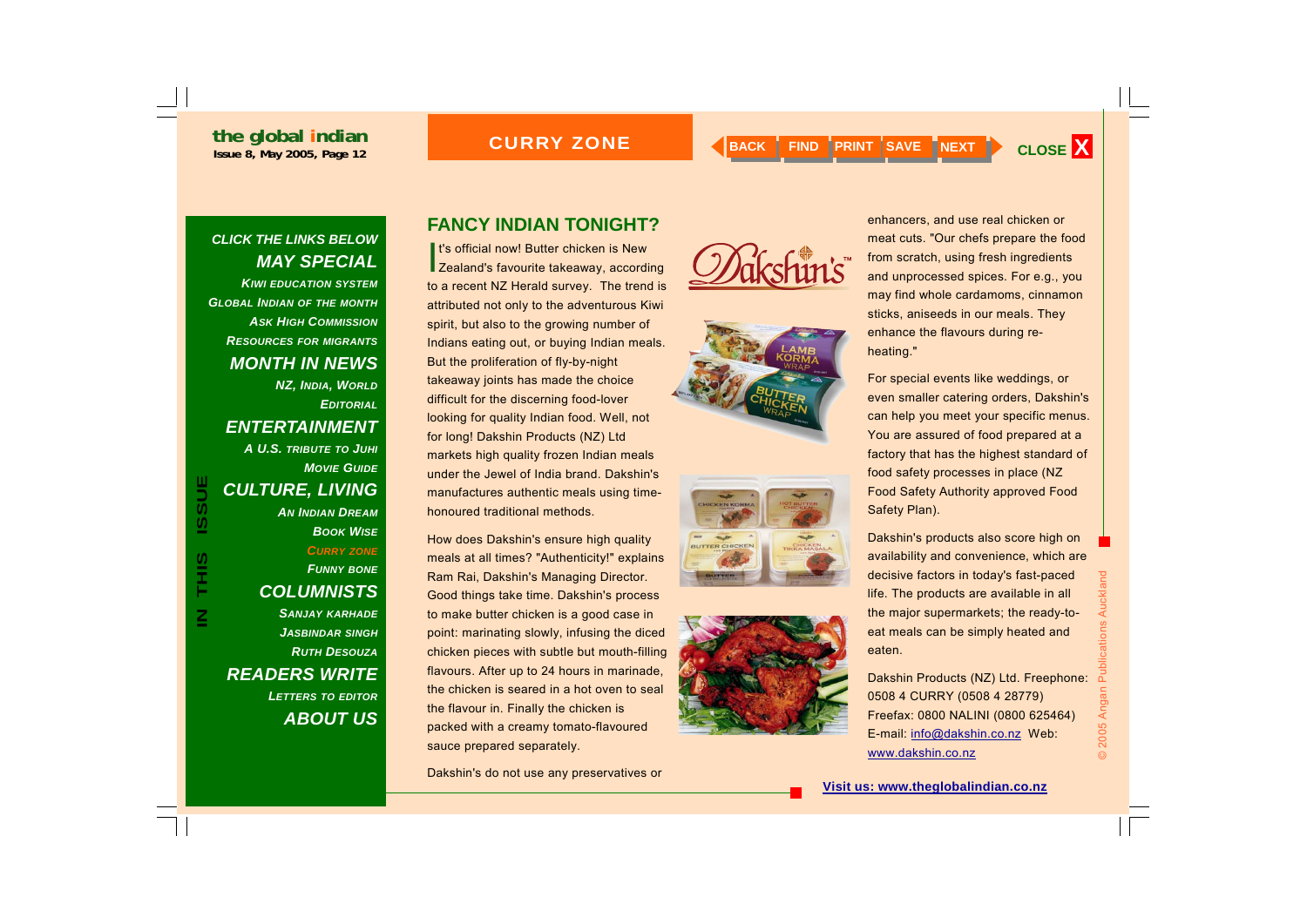*KIWI EDUCATION SYSTEMGLOBAL INDIAN OF THE MONTH ASK HIGH COMMISSIONRESOURCES FOR MIGRANTS MONTH IN NEWS NZ, INDIA, WORLD EDITORIALENTERTAINMENT A U.S. TRIBUTE TO JUHI MOVIE GUIDECULTURE, LIVING AN INDIAN DREAMBOOK WISECURRY ZONE FUNNY BONE COLUMNISTS SANJAY KARHADE JASBINDAR SINGH RUTH DESOUZAREADERS WRITE* 

**IN THIS ISSUE**

SIL<br>T

 $\overline{\mathsf{Z}}$ 

**ISSUE** 

*LETTERS TO EDITOR ABOUT US*

## **ARE YOU A KIWI YET?**

Top Ten Indicators that you have become a Kiwi:

10. You think most Indian teenagers are pure and chaste.

9. You think everyone in the world knows about Reuben Thorne and All Blacks.

8. You read subtitles while watching a Bollywood movie at Capitol Cinema

7. You like broccoli.

6. You find cricket boring but watch rugby and golf.

5. You express sarcasm with 'Yeah right!'

4. When you see anyone at all pass by you on the road, you greet them with a 'how are you', and move on before they could even answer the question.

3. You say 'interesting' when either you don't care or think it is weird.

2. You refer to India as a third world country.

1. You understood, enjoyed and could relate to all the above.

#### *Contributed by Sailesh Mathur, Wellington*

*If you would like to share a funny incident or a joke unique to Indians living abroad, email us at the address at the bottom of this page.* 

#### **Welcome home on Air India**



**AI-NZ return fare from New Zealand to India NZ\$1399 + taxes with minimum connecting time in transit at Singapore** 

**To all major cities in India** 

**Travel up to November 2005** 

**Contact your bonded agent. A wide choice of destinations in India.** 

**Welcome home and feel the air of** 



**6 FAI Building, 220 Queen Street, Auckland Phone: +64 9 3031301; 3034941 Fax: 303 1300 Email: airindia@xtra.co.nz www.airindia.com**

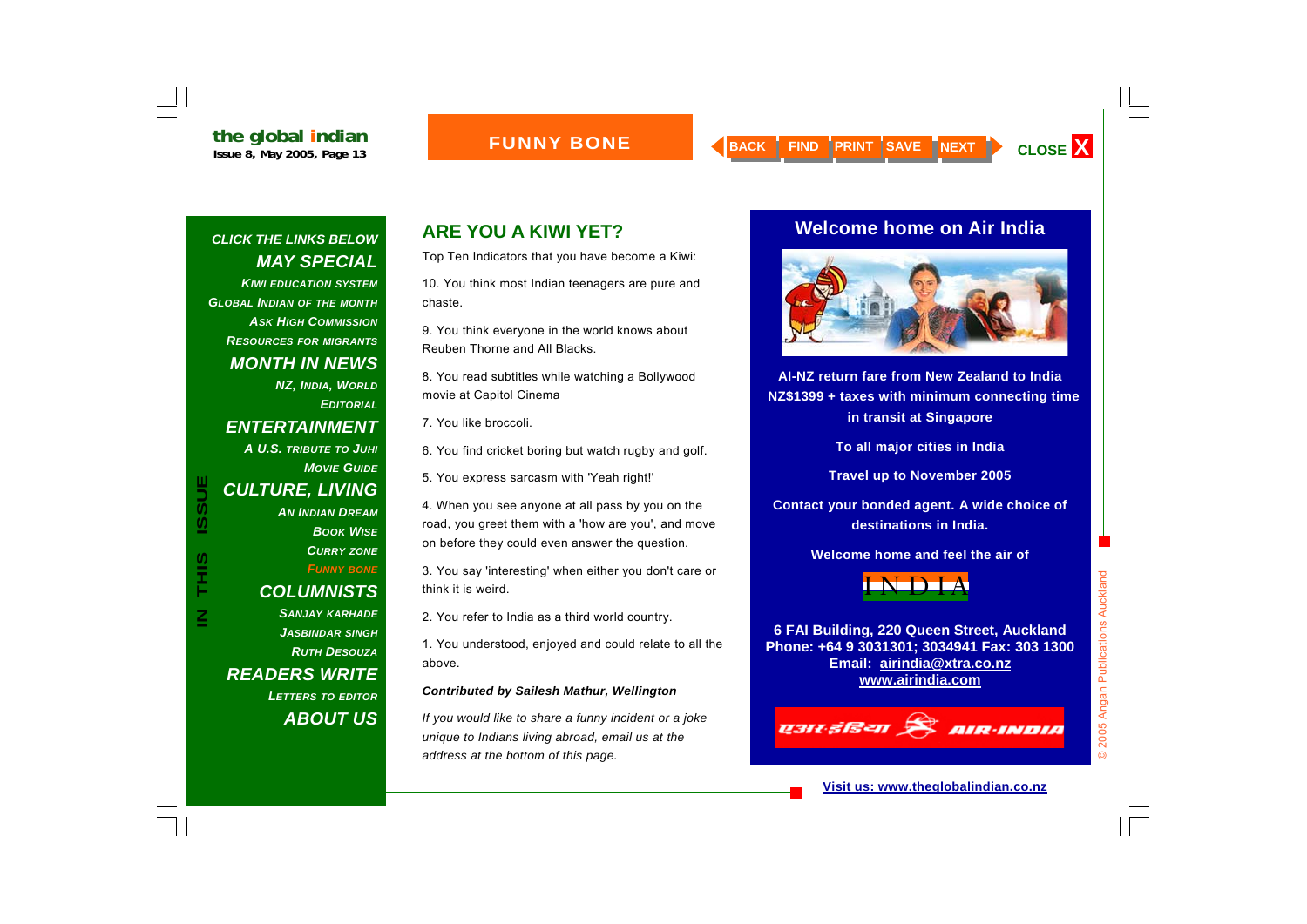#### **SIGHTSCREEN**

### *CLICK THE LINKS BELOW MAY SPECIAL*

*KIWI EDUCATION SYSTEMGLOBAL INDIAN OF THE MONTH ASK HIGH COMMISSIONRESOURCES FOR MIGRANTS MONTH IN NEWS NZ, INDIA, WORLD EDITORIALENTERTAINMENT A U.S. TRIBUTE TO JUHI MOVIE GUIDECULTURE, LIVING AN INDIAN DREAMBOOK WISECURRY ZONE FUNNY BONE COLUMNISTS SANJAY KARHADE* CULTURE, LIVING<br>
MAINDIAN DREAM<br>
BOOK WISE<br>
CURRY ZONE<br>
CURRY ZONE<br>
COLUMNISTS<br>
COLUMNISTS<br>
AN INDIAN OREAM<br>
BOOK WISE<br>
CURRY ZONE<br>
THE Global Indian on the current<br>
and sporting front in India.<br>
The Global Indian on the c

*JASBINDAR SINGH RUTH DESOUZAREADERS WRITE LETTERS TO EDITOR ABOUT US*

### **YOU WERE WRIGHT JOHN!**

Sanjay Karhade

John Geoffrey Wright, in my opinion, did everything right for Indian cricket. He gave purpose to Indian players' otherwise truncated thinking, transformed an inconsistent bunch of extremely talented players into a 'gang' of focused hunters and made each one of them think about what they can do for the game rather than the opposite!

John was appointed amidst a lot of controversy and speculation. Many a former Indian cricketer weren't in favour of appointing a foreign coach - most saw it as an insult to their individual ability to deliver as a coach. Of course, all this happened when John's



appointment was announced in November 2000. Today, after five long years of sincere service to Indian cricket - as he leaves for his homeland (New Zealand) - John should be quite happy to have won over his critics and one time on-the-field opponents!

Frankly, Indian cricket never saw similar success under any coach. Ajit Wadekar perhaps came the closest in terms of achieving success as a coach. In fact, many good and 'thinking cricketers' have had their share of coaching

the Indian team, but for the success to the extent John attained. While doing so, John disciplined the Indian team, yet earned players' confidence and respect.

Now the question is, why could John achieve so much success? I remember a certain Sunil Gavaskar sharing his



experience with me after the 1992 South African tour. On the tour, Sunil tried explaining one Indian batsman the mistake he was committing and the batsman continued saying, "I know that, I know that". Gavaskar was quite livid about it and quipped, "If he knew everything, why couldn't he correct the mistake? And if he is unable to

correct himself what is the harm in listening to someone who has scored a mere ten thousand test runs?"

The BCCI could not extend John's contract because the Indian players 'wanted to move forward'. Now the BCCI too should take decisions - as hard as to end John's contract - to let the Indian cricket 'move forward'.

In the mean time, John, enjoy a fantastic time with your family.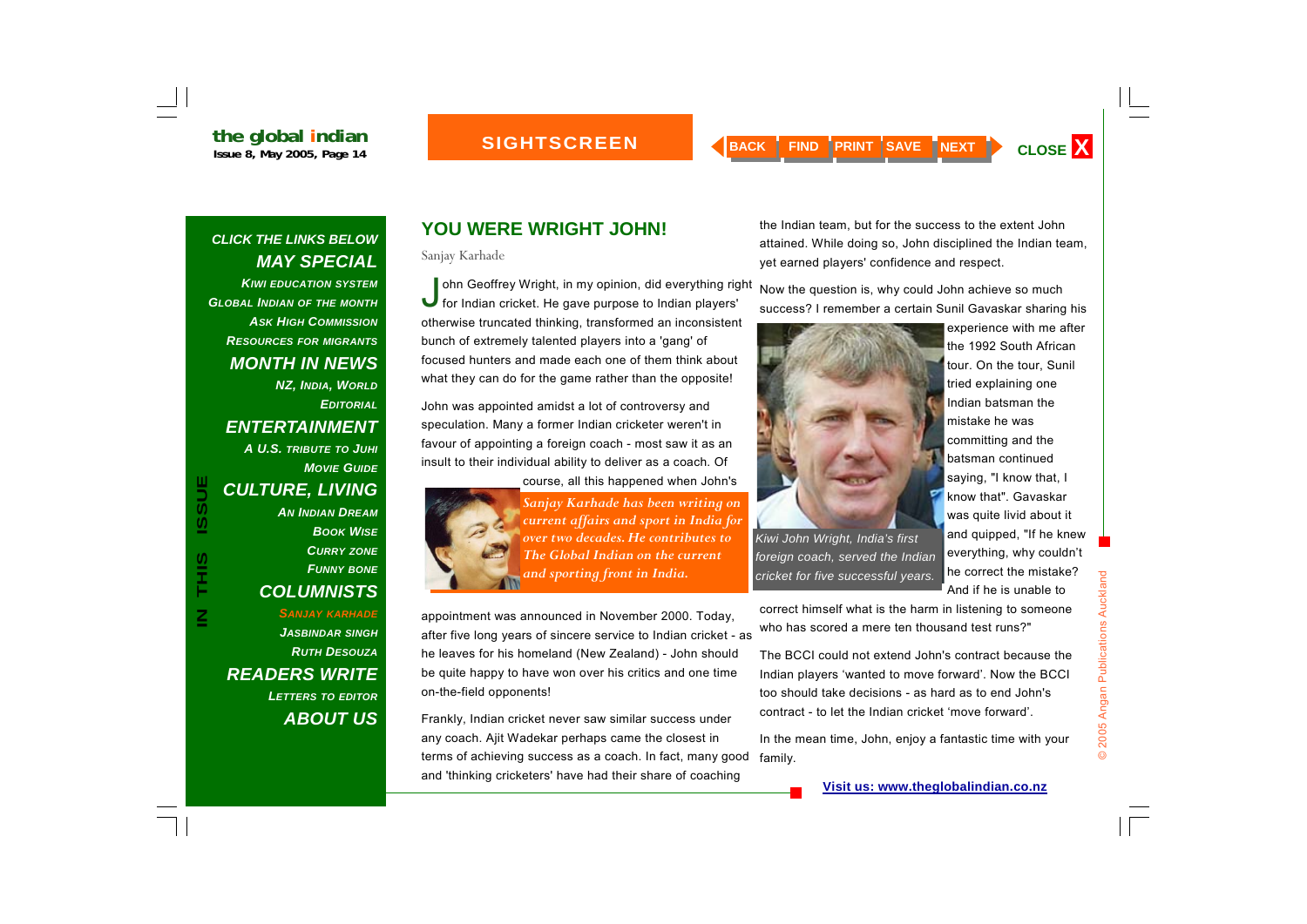*KIWI EDUCATION SYSTEMGLOBAL INDIAN OF THE MONTH ASK HIGH COMMISSIONRESOURCES FOR MIGRANTS MONTH IN NEWS NZ, INDIA, WORLD EDITORIALENTERTAINMENT A U.S. TRIBUTE TO JUHI MOVIE GUIDECULTURE, LIVING AN INDIAN DREAMBOOK WISECURRY ZONE FUNNY BONE COLUMNISTS SANJAY KARHADE JASBINDAR SINGH RUTH DESOUZA READERS WRITE LETTERS TO EDITOR ABOUT US*

#### **WHAT SIGNALS ARE YOU SENDING?**

Jasbindar Singh

 $\blacksquare$  very so often I hear stories from  $\blacksquare$  clients who have been at the mercy of a rude, aggressive and disrespectful manager. They have endured put-downs, sarcasm, lack of acknowledgement and even bullying. As managers and leaders, a question

get perceived as being slower. Rather than acknowledge the different ways people process things, impatience, disregard and lack of acknowledgment neglected. The taking-for-granted of their potential prevails. The phrase "still waters run deep" holds value, as the quieter ones can have the deepest insights. Giving your more introverted team members time to think before responding can provide rich insights!

**Cutting out 'contrary' messages:**

the feel good ratings and does not cost much. I am continuously surprised at how this is an often syndrome does not contribute towards building a high performance team. Acknowledgment in the form of a simple thank you to more elaborate celebration lifts morale and the human spirit no end. Furthermore, it reinforces the positive

*Jasbindar Singh is a business psychologist and executive coach. www.sqconsulting.co.nz* 



According to research by James Kouzes and Barry Pozner, the most admired leaders are also the leaders who make their followers feel valued, who raise their sense of self-worth and self-esteem.

to ask is "what is the culture that I am creating and reinforcing here?" You may get the employees hands and minds but not their hearts and spirit.

Behaviours to be mindful of:

**Signals of intolerance and impatience:** Different people communicate differently. For some thinking out loud is how they process things. For others, there is a strong need to reflect on things before giving feedback. Typically these team members come across as quieter and

We are familiar with the oft-sung mantra that "people are out biggest asset" but do we follow it through? For example, cutting a person off when he or she is saying something that is not in keeping with the thinking you may be promulgating as the boss. Is it possible that there is a missed opportunity here in what a different voice may offer?

**Lack of acknowledgement:** The simple act of acknowledging people for job well done goes a long way in

#### behaviour.

It requires a certain level of selfawareness, openness to feedback and commitment to want to change and grow in ways that are respectful of others. The SQ approach is one that endorses diverse people working together effectively, enjoyably and in ways that unleashes and celebrates the human spirit. When it comes to human relationships, it is the little things that count!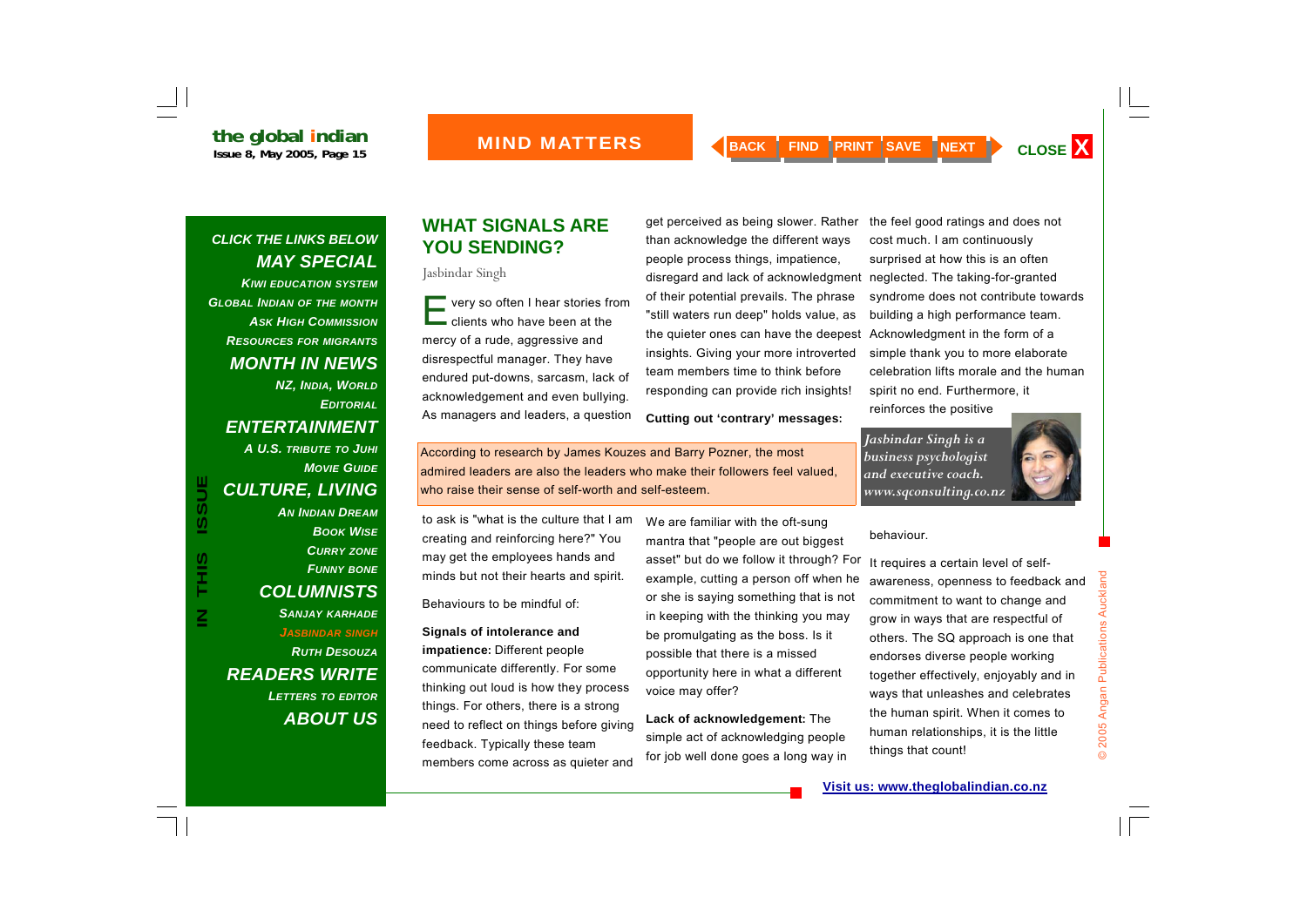### *OUR IDENTITY*

#### *CLICK THE LINKS BELOW MAY SPECIAL KIWI EDUCATION SYSTEMGLOBAL INDIAN OF THE MONTH ASK HIGH COMMISSION*

*RESOURCES FOR MIGRANTS MONTH IN NEWS NZ, INDIA, WORLD EDITORIALENTERTAINMENT A U.S. TRIBUTE TO JUHI MOVIE GUIDECULTURE, LIVING AN INDIAN DREAMBOOK WISECURRY ZONE FUNNY BONE COLUMNISTS SANJAY KARHADE JASBINDAR SINGH RUTH DESOUZA*

*READERS WRITE LETTERS TO EDITOR ABOUT US*

### **TOGETHER WE GROW: TE RANGA TAHI**

Ruth DeSouza

International Day for the Elimination<br>
of Racial Discrimination was globally celebrated in March. The United Nations dedicated this day to the achievement of the goals of the Convention for the Elimination of Racial Discrimination as a result of the tragic events that occurred at Sharpeville in South Africa in 1960. New Zealand is a signatory to the Convention and ratified it in 1972. This year's celebration, promoted as Race Relations Day, saw many events occurring throughout New Zealand and one such celebration was organised by the Waitakere Ethnic Board (WEB) in Auckland. The theme was strengthening our diversity as New Zealanders. I was asked to speak and chose to focus on two things: the rights and responsibilities of a migrant, and what needs to happen for the communities that are already here, in particular M āori, P ākeh ā and Pacific people who have **IN TURE, LIVING**<br> **IN THIS ISSUE CONVERT CONCERNATION CONSERVERT THE SECTION CONSERVERT THE SECTION CONSERVERT COLUMNISTS<br>
<b>IN THE SANJAY KARHADE**<br> **IN THE SANJAY KARHADE**<br> **IN THE SANJAY KARHADE**<br> **IN THE SANJAY KARHADE** 



been here for many generations.

I realised that we, as migrants, need to know the history and geography of our new place and not simply view our migrations as a blank slate or a new start (even though in many ways it is just that). We need to acknowledge the people who have come before us and paved the way for us to be here, the indigenous and migrant populations. We need to understand the Treaty of Waitangi and build





*Ruth is a researcher, educator and mental-health nurse.* 

geography. Migrants need to be seen by the wider community not simply in terms of our problems but valued for our strengths and potential. It is not just our cooking, which was abundantly evident at Henderson the other weekend, but also the richness we have to offer that should be understood.

Let's start with ourselves and recognise what we bring; separate out what is going to help us commit to this country and what will hold us back. Savour what is precious from our old life and then be prepared to open our minds and hearts to what is new. If we do that, we can enjoy the best of everything!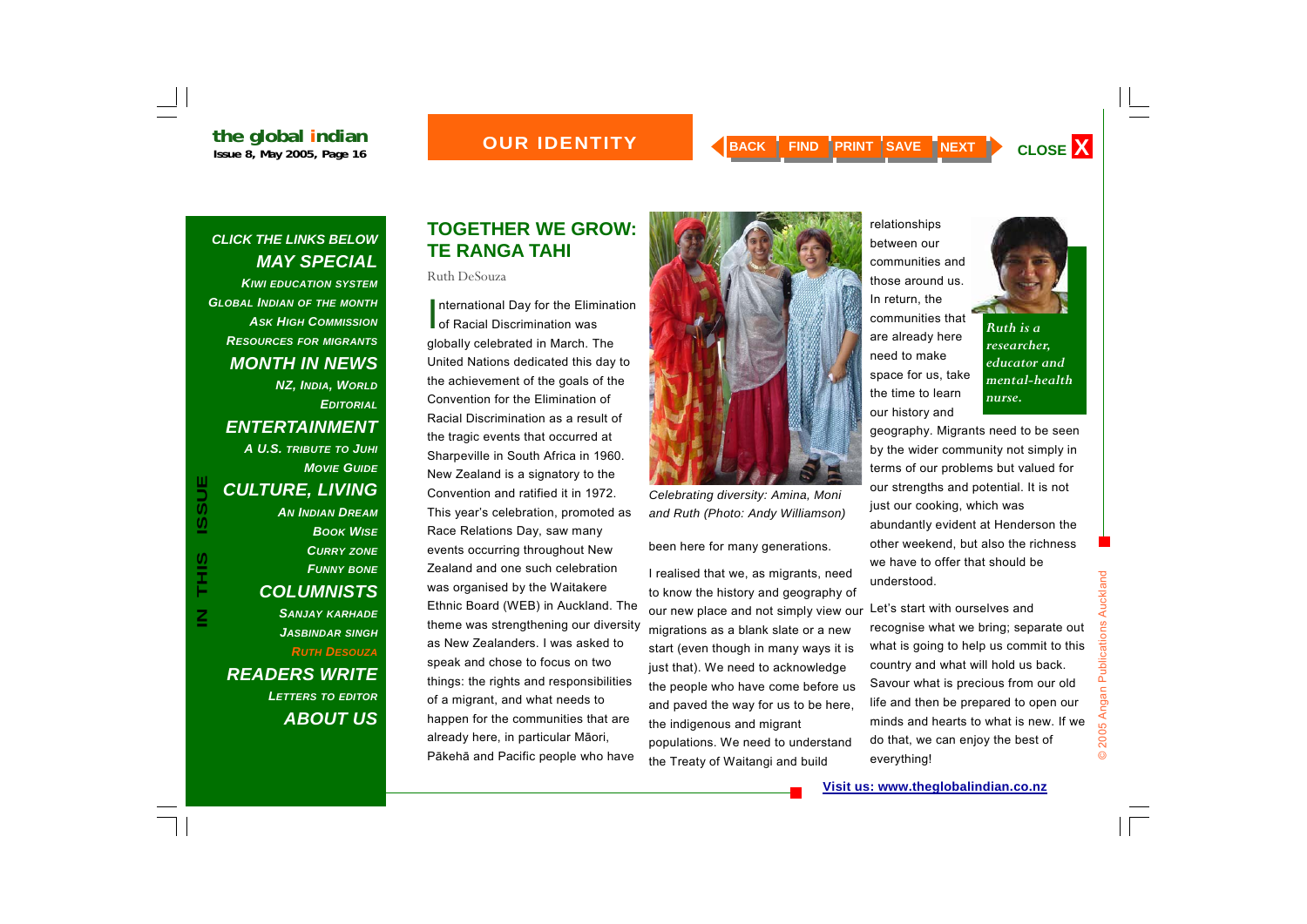*KIWI EDUCATION SYSTEMGLOBAL INDIAN OF THE MONTH ASK HIGH COMMISSIONRESOURCES FOR MIGRANTS MONTH IN NEWS NZ, INDIA, WORLD EDITORIALENTERTAINMENT A U.S. TRIBUTE TO JUHI MOVIE GUIDECULTURE, LIVING AN INDIAN DREAMBOOK WISECURRY ZONE FUNNY BONE COLUMNISTS SANJAY KARHADE JASBINDAR SINGH RUTH DESOUZAREADERS WRITE LETTERS TO EDITOR ABOUT US*

**IN THIS ISSUE**

S<br>H<br>H<br>H

 $\overline{\mathsf{Z}}$ 

**ISSUE** 

### **DID CHITRALEKHA GET JUSTICE?**

I have been following the Chitralekha Ramakrishnan episode, but I have been unable to get any information beyond the date of 4th March, the date till which her husband had been remanded to judicial custody. Could you please advise me how I could get to know more about the case?

#### *Subin Varghese*

*(Editor's reply – We spoke with the Police on 22nd April. "The case will come up for deposition on the 27th April but will most likely be adjourned till June since the Police need more time to prepare the case," Detective Sergeant Uraia Vakaruru told The Global Indian. "We are in the process of putting together the case for prosecution. We believe we have a strong case, but it will be up to the jury to decide." Rajamani is in custody.*

*Our readers will recollect that Laxman Rajamani, 34, is accused of murdering his wife, Chitralekha Ramakrishnan, 32, about January 13 in their Auckland home*.)

Thanks for sending your online edition. I have gone through each section and found the same very interesting and informative. We wish you all the best in this great endeavour.

#### *Vijay, V M Limited*

*We welcome letters to editor. All correspondence to the editor will be considered for publication, unless specified otherwise.*

# Marketing professionals

We are looking for part-time marketing professionals for selling advertising space for The Global Indian, New Zealand's fastgrowing e-zine for the Indian community. You can be living anywhere in New Zealand, and work at your convenient time. Excellent commission rates. Choose your own hours, since this is a freelancing position. Great opportunity to earn and gain valuable New Zealand experience. Past experience and contacts preferred but not necessary. You must be permanent resident. Please email your CV at the earliest with "marketing professionals" in the subject line. No telephonic enquiries will be entertained.

## **The Global Indian, your partner for success**

**Email: jobs@theglobalindian.co.nz**